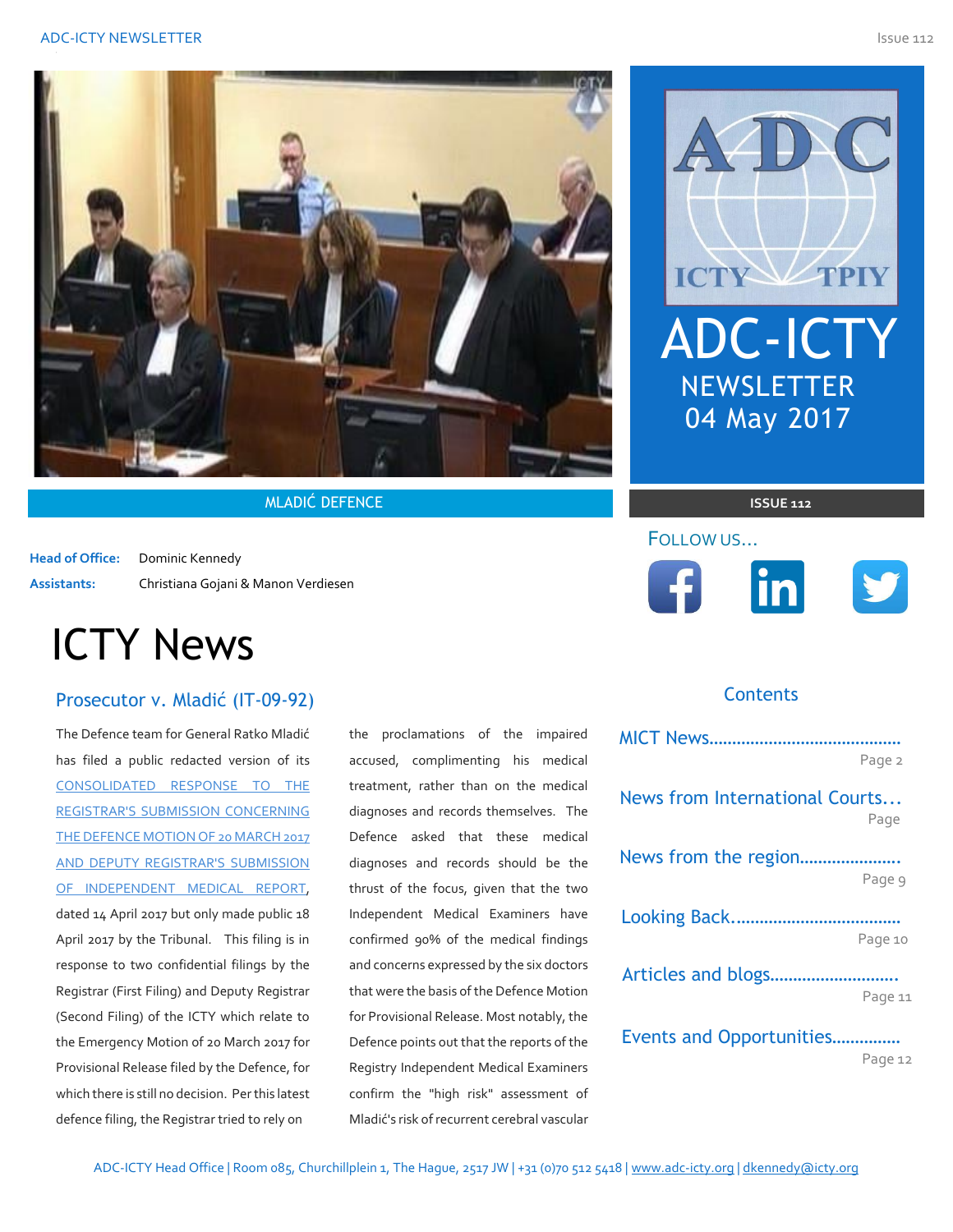incident, including a potentially fatal outcome. The only disagreement is whether someone with such a serious health condition should be hospitalised. Per Dr. Falke, in the First Filing, it is unsafe for Mladić to be treated at a Dutch hospital in his condition because the risk of infection in such a hospital environment is greater than the detention-jail facilities. Per the Defence, that supports its insistence that Mladic be transferred to a non-Dutch facility, specifically the facility in Russia suited with specialists to deal with his condition. It should be recalled that the Russian Federation has issued guarantees to accept and treat Mladić as well as enforce any orders issued by the Trial Chamber in regards to the provisional release.

Interestingly, the Defence points out that while both the Registrar and Dr. Falke claim in the First Filing that the current situation of Mladić post his 8 March 2017 emergency hospitalisation has been resolved, whereas a filing made subsequently by the Deputy Registrar and another UNDU Medical Officer contradict these claims , and state that the symptoms and complaints that were the cause of the emergency

# MICT News

# Prosecutor v. Ngirabatware (MICT-12-29)

On 3 April 2017, Defence Counsel for Augustin Ngirabatware, Peter Robinson, filed a motion to initiate contempt proceedings. The reason for this is that the Government of the Republic of Turkey failed to comply with the order of 31 January 2017 hospitalisation still persist and are not resolved more than a month later.

The remainder of the Defence public redacted filing goes into technical details pertaining to the findings of the Independent Medical Experts that admit they only recently inquired to determine under what protocols he was being treated but still claim Mladić's treatment is consistent with "International Standards" but fail to identify a single such standard. The Defence also takes issue with how the IME's fail to address findings identified by doctors in the Defence Motion demonstrating glaring deviations from the accepted standard of care of several named European and American Governing Medical Boards. Much of this discussion is redacted, but it is clear that the Defence takes issue with the Registry Doctors' excuse of no "formal" findings in various areas that are contradicted by diagnostic and other testing. In closing the Defence asks the Trial Chamber and public to consider if the patient were a loved one rather than Ratko Mladić would they be content to continue treatment of the patient in a detention

facility that may be contrary to recommended International standards, or would they be inclined to follow the concerns expressed by six doctors in the Defence Motion as to serious medical conditions that are ongoing, and now mostly confirmed by both Independent Medical Examiners of the Registry, and one out of two UNDU Medical Officers, and seek hospitalisation in a facility that is ready, willing, able, and equipped to treat Mladić better.

In its final paragraph of its submission the Defence explains "In layman's terminology, all the foregoing identified lapses and deviations could be the basis of a possible Medical Malpractice claim in domestic jurisdictions in relation to the treatment of Mr. Mladić."



**UN DETENTION UNIT**

to release Judge Akay. By this failure to comply, President Erdogan and Minister of Justice Bozdag of Turkey have interfered with the administration of justice at the Mechanism, preventing a hearing and disposition of Ngirabatware's motion for review of judgement. The Motion states that due to this, Ngirabatware is still in detention for a crime he did not commit. It is for this

reason that the Defence requests that the Pre-Review Judge refers the matter to the President for the designation of a single judge to consider the initiation of contempt proceedings. In order for the pre-review judge to decide on the matter.

Judge Akay was nominated by Turkey for the first group of Judges at the MICT and he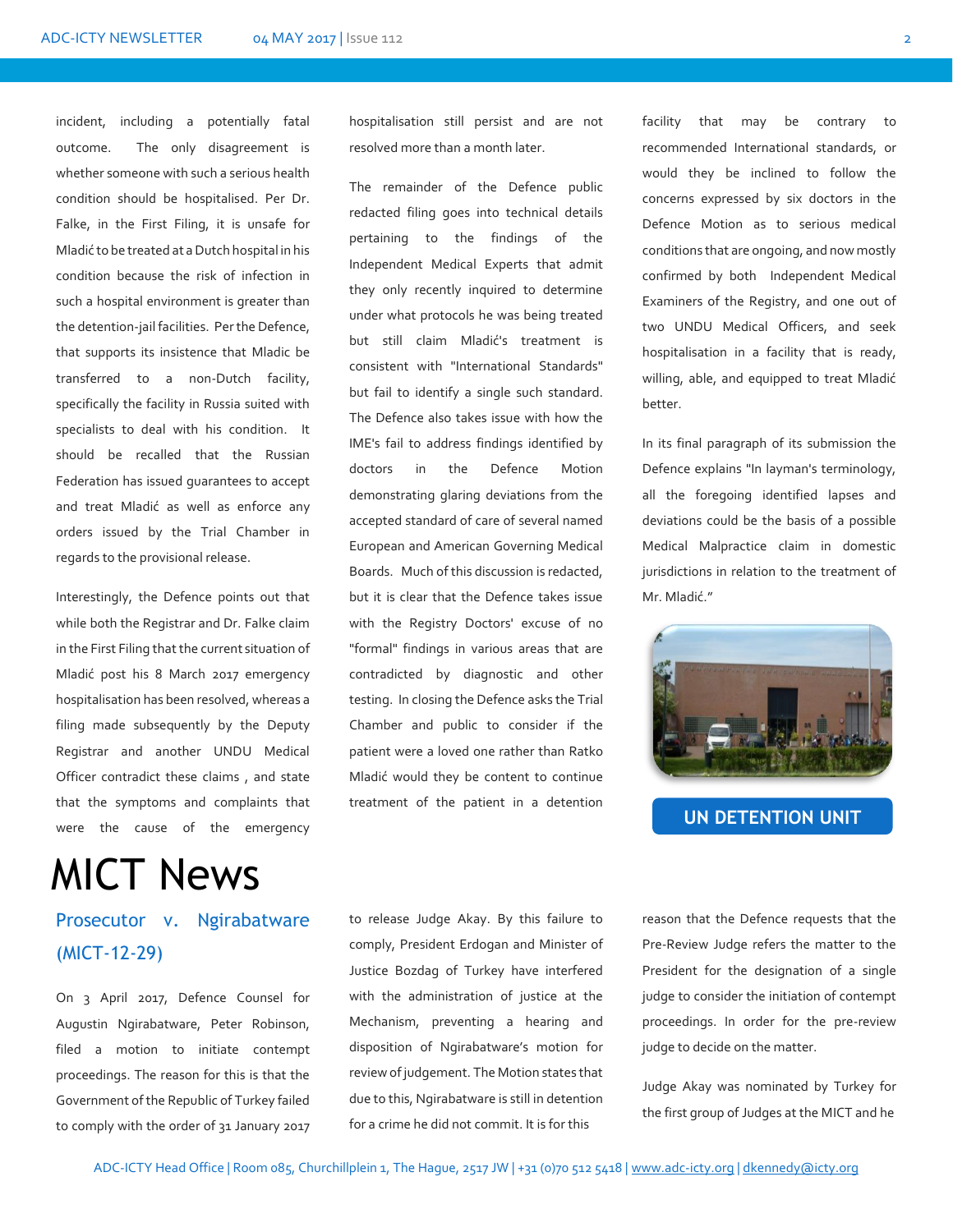was assigned to consider the Motion for review of Judgement in the Ngirabatware case. Judge Akay was arrested by the Government of Turkey to which the UN Office of Legal Affairs asserted his diplomatic immunity and requested his immediate release. On 31 January, the Prereview Judge ordered Turkey to cease all legal proceedings against Akay and release him from detention not later than 14 February so he could resume his judicial functions in the case. Turkey did not adhere to the order and Judge Akay is still being detained.

On 10 March, the Government of Turkey formally acknowledged having received the order and decision but stateed that Judge Akay does not enjoy immunity before the Turkish judicial authorities for acts performed outside the framework of his assignment under the Mechanism and that the Mechanism is not entitled to issue such an order.

Contempt proceedings at the MICT are initiated under a four-step process: a Chamber or Single Judge already decides if there is reason to believe that a person may be in contempt of the Mechanism and if so then the matter should be referred to the President. Upon receipt of a referral, the President shall designate a Single Judge. The Single Judge then decides whether to refer the matter to the Prosecutor for investigation, request the assignment of an *amicus curiae* Prosecutor, or initiate the proceedings himself. If convinced that there are sufficient grounds to proceed against a person for contempt, the Single Judge may direct the Prosecutor to the matter or issue

an order in lieu of an indictment to be prosecuted by an *amicus curiae* Prosecutor or the Judge himself. This Motion concerns the first step of having reason to believe that a person may be in contempt of the Mechanism. It involves determination of whether a *prima facie* case of contempt exists, which is at the Judge's discretion. *Prima facie* exists where there are facts that, if accepted and uncontradicted, would be sufficient basis upon which to convict the accused. In this case, namely the knowledge of the order to release Judge Akay and failure to comply with the order without just excuse.

Both President Erdogan and Minister Bozdag had knowledge of the order that can be proven by the public statements Minister Bozdag made about it and the wider public dissemination of the order in the Turkish news media and the response filed at the UN on behalf of President Erdogan by his Government. The failure to comply with order is shown by the fact that Judge Akay still remains in detention in Turkey. Both President Erdogan and Minister Bozdag have the power to order the release of prisoners like Judge Akay.

For all these reasons the Defence requested that the Pre-Review Judge refers the matter of contempt to the MICT President for designation of a Single Judge to consider initiating contempt proceedings against President Erdogan and Minister Bozdag.

On 12 April, the Prosecution responded to the Motion to initiate contempt proceedings. In their response, they stated the MICT is not in a position to enforce

measures against a State or its officials in cases of alleged non-compliance. The MICT can only refer the matter to the UN Security Council as a remedy. The Prosecution stated further that the order was directed to the Government of Turkey and that the corresponding obligation falls on the State itself where the MICT has no legal basis to single out and initiate punitive actions against State officials for inaction or noncompliance with an order for which the State is responsible under international law. The Prosecution also stated that State officials cannot be individually the subject of sanctions or penalties for conduct undertaken in an official capacity with the exception of international crimes. The Prosecution therefore requested that the Motion be dismissed.

On 16 April, the Defence replied to the Prosecution's response on the Motion to initiate contempt proceedings and requested an oral hearing. The Defence stated that the ICTY Appeals Chamber has recognised in previous cases that in order to function effectively and fairly they must have the power to prosecute and punish contempt. It is therefore that State officials who knowingly and willfully interfere with the administration of justice prevent the Mechanism from functioning effectively and fairly. The Reply further states that it is also established that the power to prosecute for contempt is not limited to persons or entities to which an order is directed. Therefore even though the order to release Judge Akay was directed to the State rather than individuals, it does not limit the power to prosecute individuals who interfere with the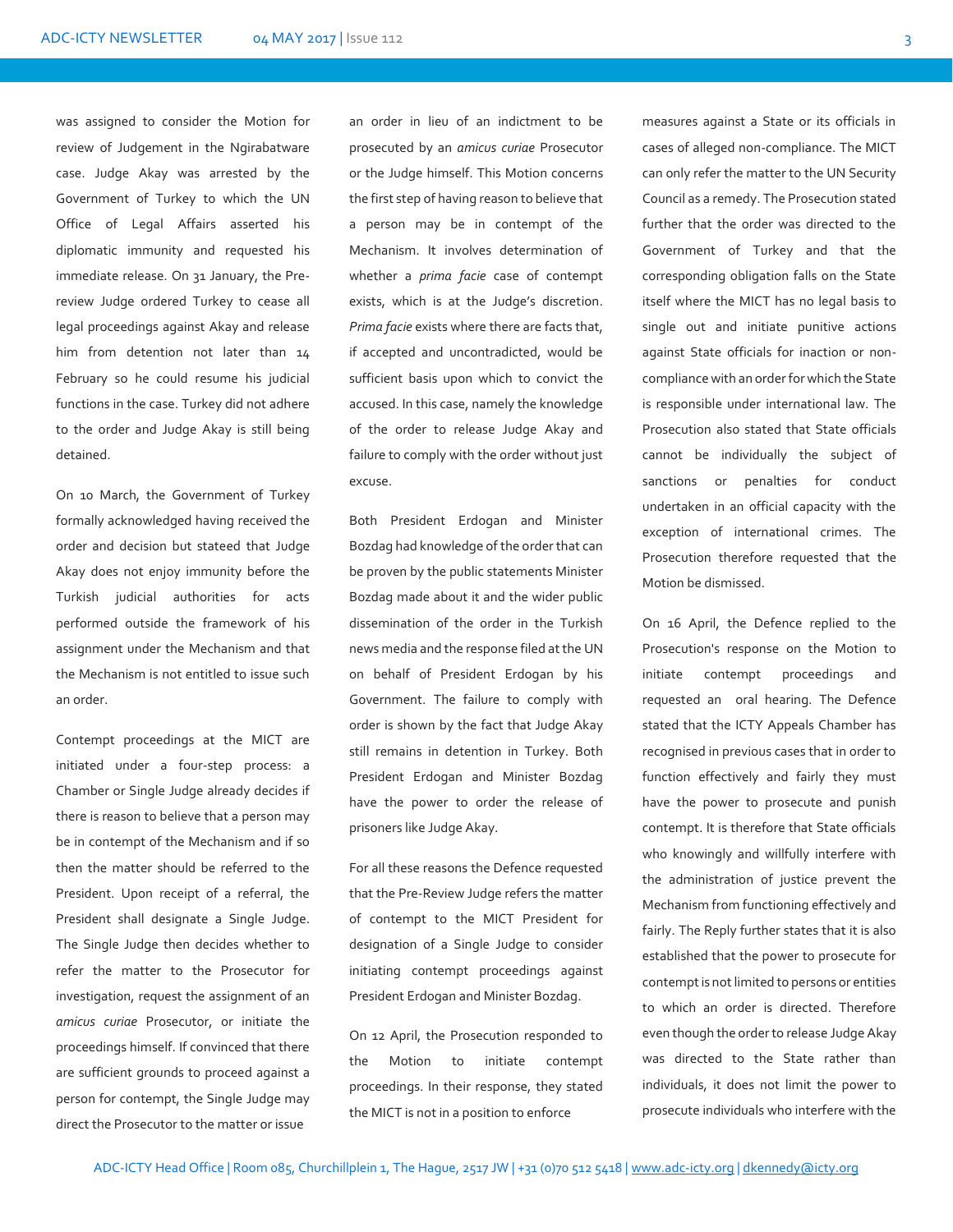administration of justice by refusing to implement the order without just excuse.

The Defence concludes that due to the uniqueness of the issue and the importance of future operations of the Mechanism and other international courts and tribunals it may be appropriate to invite submissions, including from the Government of Turkey, the United Nations Office of Legal Affairs, and *amicus curiae*.

On 26 April, Presiding Judge of the Appeals Chamber of the MICT, Theodor Meron, issued a Decision on the Motion for Contempt. In his Decision, Meron states that even though he is aware of the noncompliance of Turkey the Motion for

Contempt proceedings is denied. The reasons for this is that the President of the MICT has reported the Republic of Turkey to the UN Security Council for its failure to comply with the order on 9 March 2017 and that the MICT as such has no power to hold State officials responsible for inaction or non-compliance with an order for which the State is responsible under international law. Meron further states that as a Pre-Review Judge he is vested with the power to address problems arising during the review proceedings on behalf of the Appeals Chamber and that he will take necessary measures to ensure the proper preparation of this case for a fair and expeditious hearing. Meron reiterates the fact that the Mechanism can exercise its inherent power

in contempt to those who knowingly and willfully interfere with the administration of justice, but states also that state officials are merely an instrument of the State and that their official actions can only be attributed to the State and cannot be subject of sanctions or penalties for conduct that is not private but undertaken on behalf of a State.

Meron concludes with the fact that the Mechanism only has the power to report a State's failure to the UN Security Council and cannot impose sanctions in itself. As the Mechanism has taken the appropriate measures provided for in the Statutes the Motion to initiate contempt proceedings was denied.

# News from other International Courts



### Extraordinary Chambers in the Courts of Cambodia

*Maelle Bouthinon, Meas Muth Defence Team The views expressed herein are those of the author alone and do not reflect the views of the ECCC.*

### *Nuon Chea Defence*

Throughout March, the Nuon Chea Defence has been preparing Nuon Chea's 550-page closing brief in Case 002/02, which is due on 24 April 2017. The team's preparations include drafting, extensive case file review, and legal and factual research. Additionally, on 15 March 2017, the Defence filed a request to the Trial Chamber seeking clarification on the schedule for the release of final and revised transcripts of evidentiary hearings in Case 002/02. The tribunal is

currently reviewing all transcripts in Case 002/02 – a process to extend until well after Closing Briefs and closing oral arguments. This effectively leaves the team without final versions of the evidence and thus the case it is to answer. Therefore, the team requested the Trial Chamber to set a deadline of 31 March 2017 so that it could better safeguard Nuon Chea's right to a fair trial.

In April, the Nuon Chea Defence Team has been preparing Nuon Chea's Closing Brief in Case 002/02, which is due on 2 May 2017.

The Defence Team's preparations include drafting, extensive case file review, and legal and factual research.

### *Khieu Samphân Defence*

In March and April, the Khieu Samphân Defence was fully engaged in preparing its final brief in Case 002/02.

### *Meas Muth Defence*

In March, the Meas Muth Defence filed four Requests to the Co-Investigating Judges,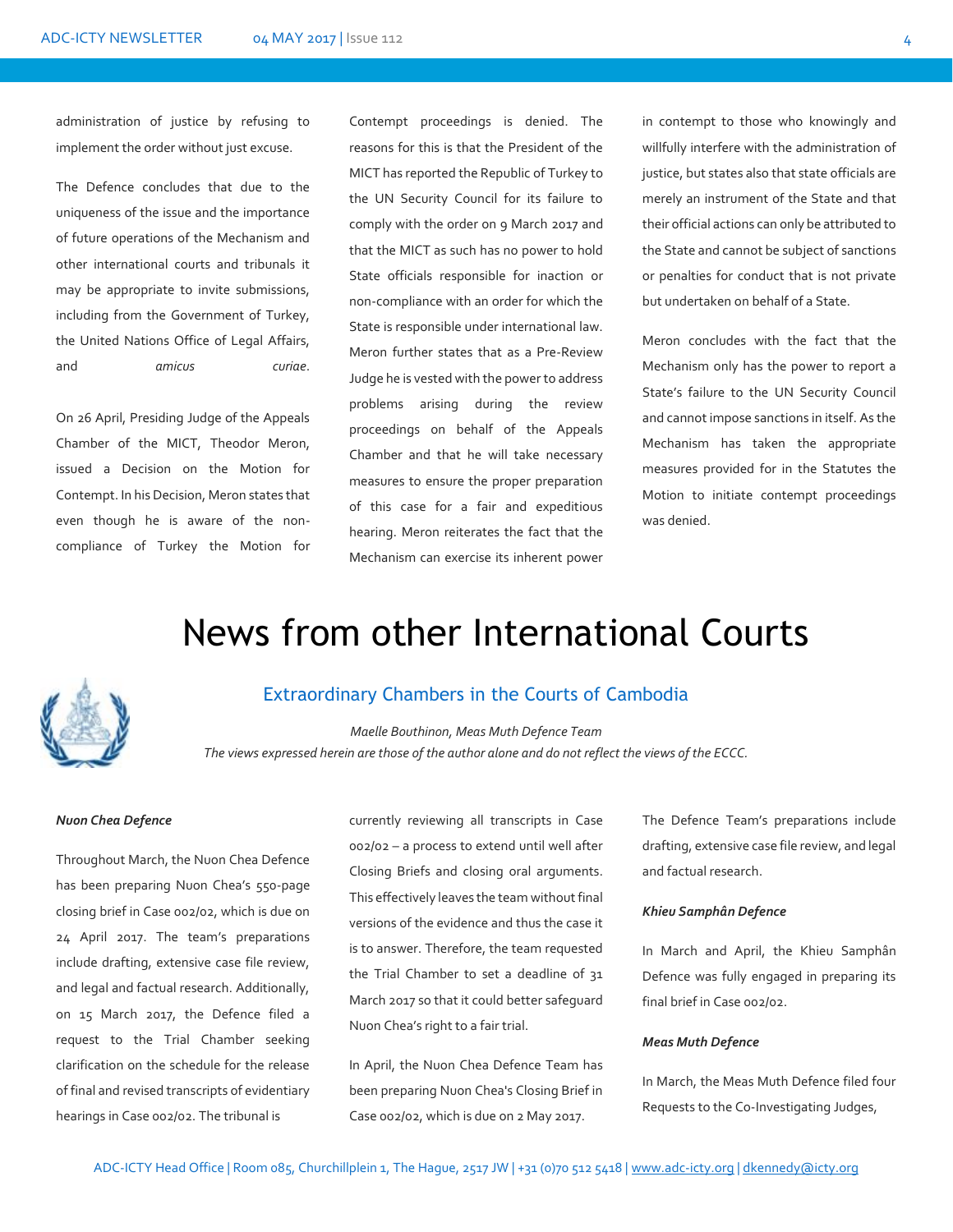each of which has been classified as confidential. The Defence continues to review material on the Case File and to prepare submissions to protect Mr. Meas Muth's fair trial rights and interests.

In April, the Meas Muth Defence filed one Request to the Co-Investigating Judges which has been classified as confidential. The Defence also prepared an appeal against a decision by the International Co-Investigating Judge that an attack against a State's own soldiers could be considered an attack against a "civilian population" for purposes of chapeau of Article 5 of the Establishment Law (Crimes Against Humanity). The Defence continues to review material on the Case File and to prepare submissions to protect Mr. Meas Muth's fair trial rights and interests.

#### *Im Chaem Defence*

In March, the Im Chaem Defence welcomed the reclassification as public of the Decision on Ms. Im Chaem's Request for Retraction and Public Statement. The Defence is currently preparing for a potential response to an appeal against the Closing Order and endeavours to safeguard Ms. Im Chaem's fair trial rights and interests throughout the remaining proceedings of the pre-trial stage of Case 004/1.

The Defence is currently preparing for a potential response to an appeal against the Closing Order and endeavours to safeguard Ms. IM Chaem's fair trial rights and interests throughout the remaining proceedings of the pre-trial stage of Case 004/1.

### *Ao An Defence*

In March, the Ao An Defence continued to review all materials on the Case File and prepare other filings to safeguard Mr. Ao An's fair trial rights.

In April, the AO An Defence continued to review all materials on the Case File and prepare other filings to safeguard Mr. AO An's fair trial rights.

### *Yim Tith Defence*

The Yim Tith Defence continued to analyse the contents of the Case File in order to participate in the investigation, prepare Mr. Yim Tith's defence and endeavour to protect his fair trial rights.



### Special Tribunal for Lebanon

*The views expressed herein are those of the author alone and do not reflect the views of the STL.*

### *Witness overview*

**6-24 March:** STL OTP investigator Mr Gary Platt continued his testimony as an expert witness on the alleged telephone activity of the Accused and their co-conspirators leading up to the attack on 14 February 2005, linking it to the known activity and movement of former Prime Minister (PM) Rafik Hariri. The witness was crossexamined by Defense counsel for Merhi from 21-22 March and Mr Oneissi from 22- 24 March.

### *Witness Testimony*

In March, Platt testified about the chronology of activities of the alleged telephone networks/groups from 4 February until 16 February 2005. His testimony also covered the day of the attack, 14 February 2005. The witness was cross-examined by Defense counsel for Merhi and Oneissi.

### **Examination-in-Chief 4 February 2005**

Platt testified that the **Blue** network activity on 4 February 2005 was consistent

with the surveillance of Hariri around Quraitem Palace, the vicinity of Marwan Hamade's residence, and Hariri's convoy travel to the airport.

The witness showed that Subject 7 conducted the surveillance between Quraitem Palace and Hamade's residence and from Quraitem Palace to the airport.

Mr Platt described the last inter-**Purple** call prior to the alleged false claim of responsibility activity on 14 February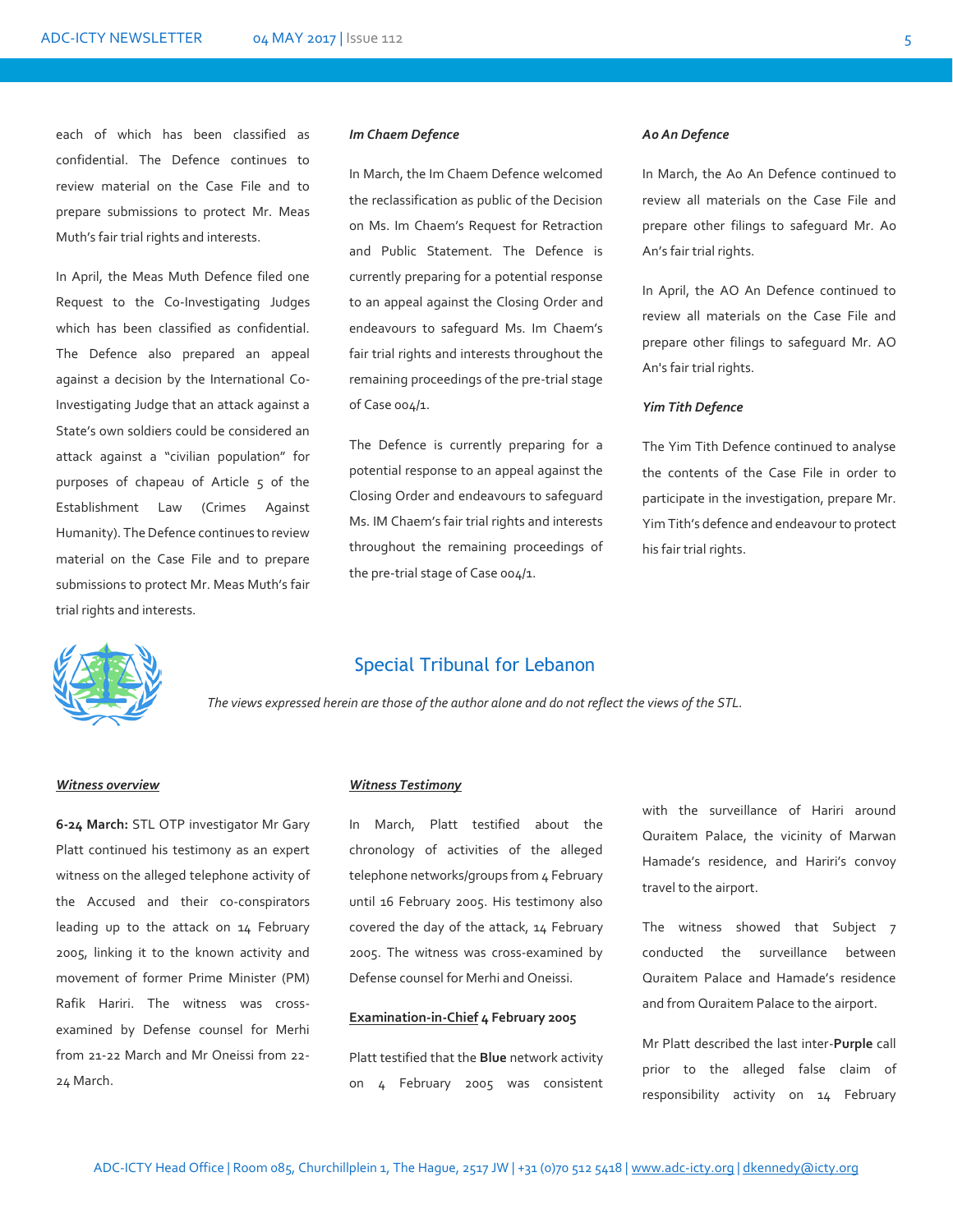2005. This 4 February call was between the **Purple** phones attributed to Sabra and Merhi. Platt explained that it was unusual for the Purple phones to be using cells in Central Beirut.

#### **5 February 2005**

The witness described the limited **Blue** network activity among the **Principal Six** on 5 February 2005. He also spoke about the contact between Merhi's attributed **Purple** phone and Ayyash's personal mobile phone (PMP 091). Platt explained that this was the first of two consecutive days where there were phone calls between these two parties. Mr Platt described the unusual nature of this contact, following a period of no-contact beginning on 23 January 2005, which he stated showed connections between the different actors involved in the plot.

### **6 February 2005**

The witness testified about a series of eight calls, each involving either Merhi's Purple phone and Ayyash's attributed PMP 091 phones and/or the Great Prophet Hospital. After this day, there was no more contact between Ayyash and Merhi's attributed phones during the indictment period.

#### **7 February 2005**

The witness testified that the **Blue** network activity of 7 February 2005 was related to surveillance of Hariri around West Beirut and the airport area upon his return from abroad. He further explained that the activity was the first coordinated by any of the **Principal Six** around the airport area since 4 February 2005, and described the calls placed

between Subjects 5, 8, 9, and Ayyash's attributed **Blue** phone.

### **8 February 2005**

According to the Prosecution, 8 February 2005 marked the start of the second execution phase of the plot, including the attack and the false claim of responsibility.

Platt described the **Blue** network activity on 8 February. He explained that Subjects 5, 8, and 9 were using cells around the Quraitem Palace prior to Hariri's convoy's departure to the parliamentary session.

He explained that the **Blue** network surveillance continued in the evening, with Subjects 6 and 8 using cells around Quraitem Palace during the visit of Terje Roed-Larsen (UN Special Representative for the implementation of Security Council Resolution 1559).

He further explained that this day shared some of the characteristics of 14 February 2005, with movements of the **Principal Six** and the locations they occupied

foreshadowing their movement on 14 February 2005. This was consistent with a rehearsal of the plot and involved a lot of preparation, such as identifying the movements of Hariri in order to carry out the attack.

Platt discussed the **Green** network activity of 8 February 2005, including a call from Ayyash's Green to Badreddine's Green phone from the vicinity of Quraitem Palace which was significant with Green Network surveillance of Hariri. He explained how the

**Red** network activity on this day was similar to what occurred an hour before the attack on 14 February 2005 where Subjects 7 and 9 moved from the Ras Nabeh area (RASNAB cell) to Saint George's Marina (ZOUKAK1 cell).

### **9 February 2005**

Platt testified that on this day the Red Network was active around Quraitem Palace in the afternoon and evening. He noted that the only **Green** call on this day from Ayyash to Badreddine was significant because it occurred within a period of significant activity in the vicinity of Quraitem Palace while the coordinated surveillance operation was taking place and Hariri was at Quraitem Palace. Platt pointed out that this explains why there was a lack of movement between the **Red** or **Blue** phones during this period.

Platt also explained that the series of calls between the **Principal Six** in the evening around Quraitem Palace was significant because the calls showed that Subject 5 was

reporting back to Ayyash. Platt further explained that there was a logical sequence of calls where Subject 6 called Subject 7, Subject 7 called Subject 5, and then Subject 5 called Ayyash. Platt noted that this demonstrated a reporting process regarding the surveillance operation.

### **10-11 February 2005**

Platt explained that the activity on 10 February 2005 continued the same pattern as previous days where the **Red** phones were in the immediate vicinity of Quraitem Palace and, given their location and their call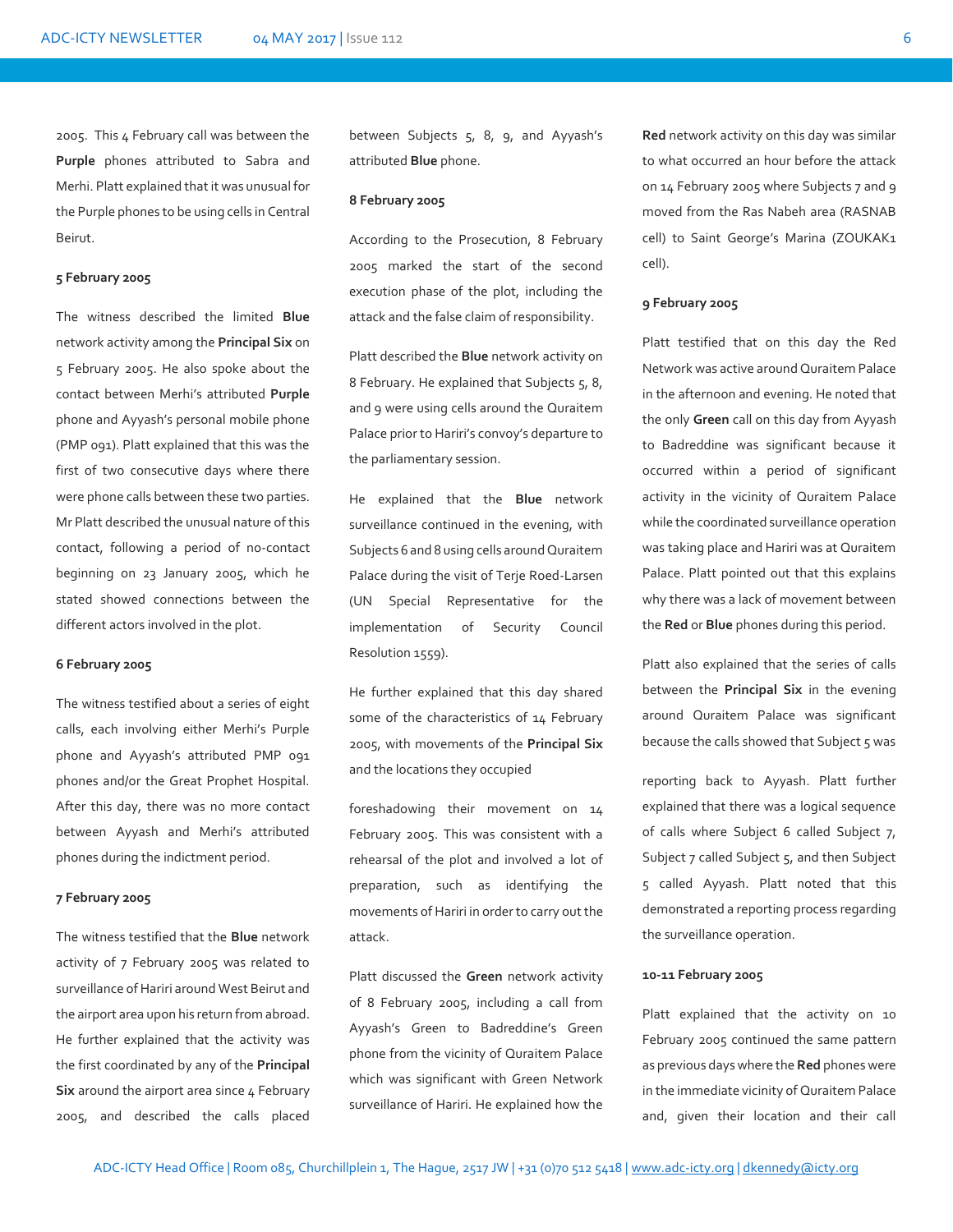activity, was consistent with the surveillance operation. The activity around Quraitem Palace was significant because the location was in the area of the crime scene and given the time of day, it allowed the subjects to conduct surveillance at a time consistent with the time the attack of 14 February 2005 took place.

Platt explained that on 11 February 2005 the **Red** network was again active around Quraitem Palace but also in Tripoli. He pointed out that the majority of the **Red** network calls on this day were between Subject 8 and Ayyash's attributed **Red** phone. He further noted that this was consistent with Ayyash's role as the coordinator. Platt explained that the purpose of the **Red** network activity in Tripoli was to leave a false trail.

### **12 February 2005**

Platt explained the continued **Red** network surveillance of Hariri's movement on this day, with Subjects 6 and 9 using cells between Quraitem Palace, Sacre Coeur Church, and Mar Mikhael Church, consistent with the subjects following Hariri's movements. Platt noted that this was the last day that the Red network was active until the day of the attack.

He also discussed the significance of a series of calls involving Ayyash and Badreddine's attributed **Green** phones, which Platt testified was also related to the surveillance of Hariri on this day.

### **13 February 2005**

The witness spoke about a series of calls placed on the eve of the attack between Subject 816 and Ayyash (on his personal mobile phone) in the early hours of 14 February 2005.

Platt also testified about a series of **Green** phone calls placed between phones attributed to Badreddine and Ayyash on the eve of the attack. He emphasized the significance of the penultimate Green call between the two, which coincided with the cessation of the **Red** network operation on that day. He further explained that it was a crucial call in the decision-making process and was followed by a number of **Blue** calls in the early hours of 14 February 2005.

### **14 February 2005 (Day of the Attack)**

Platt described the activity and roles of the **Principal Six** in carrying out of the attack on 14 February 2005. The activity was concentrated around the Parliament area, Place de l'Etoile, and the crime scene.

The Prosecution's case theory is that Subject 7 was a member of the assassination team. He allegedly ensured that the Canter Van and the suicide bomber within it reached the crime scene before Hariri's convoy arrived.

The Prosecution alleges that Subject 5 either escorted or accompanied the movement of the van to the crime scene before being redeployed to the Parliament area to undertake the surveillance of Hariri with Subjects 8 and 9.



# **RAFIC HARIRI**

The witness explained that the **Red** network contacts between the subjects involved in transporting the vehicle-borne improvised explosive device and Ayyash, as well as the latter's subsequent contact with Badeddrine on his **Green** phone, highlighted the structure of coordination and command between the subjects. He explained that this structure was consistent with Badreddine's alleged usage of the **Green** phones, which created distance between him and the actual plot.

Platt examined the final sequence of six **Red** calls that were placed upon Hariri's departure from the Cafe de l'Etoile and the movement of the Canter van toward the crime scene. The van was captured on CCTV passing the Phoenicia Hotel and, a minute later, the HSBC bank building facing the road leading to the crime scene.

Platt noted that just before the explosion there was a series of **Blue** network calls. Ayyash called Subject  $5$ , Subject  $5$  called Subject 7, and then 12 minutes later Subjects 5 and 7 were in the area of Mar Mikhael. He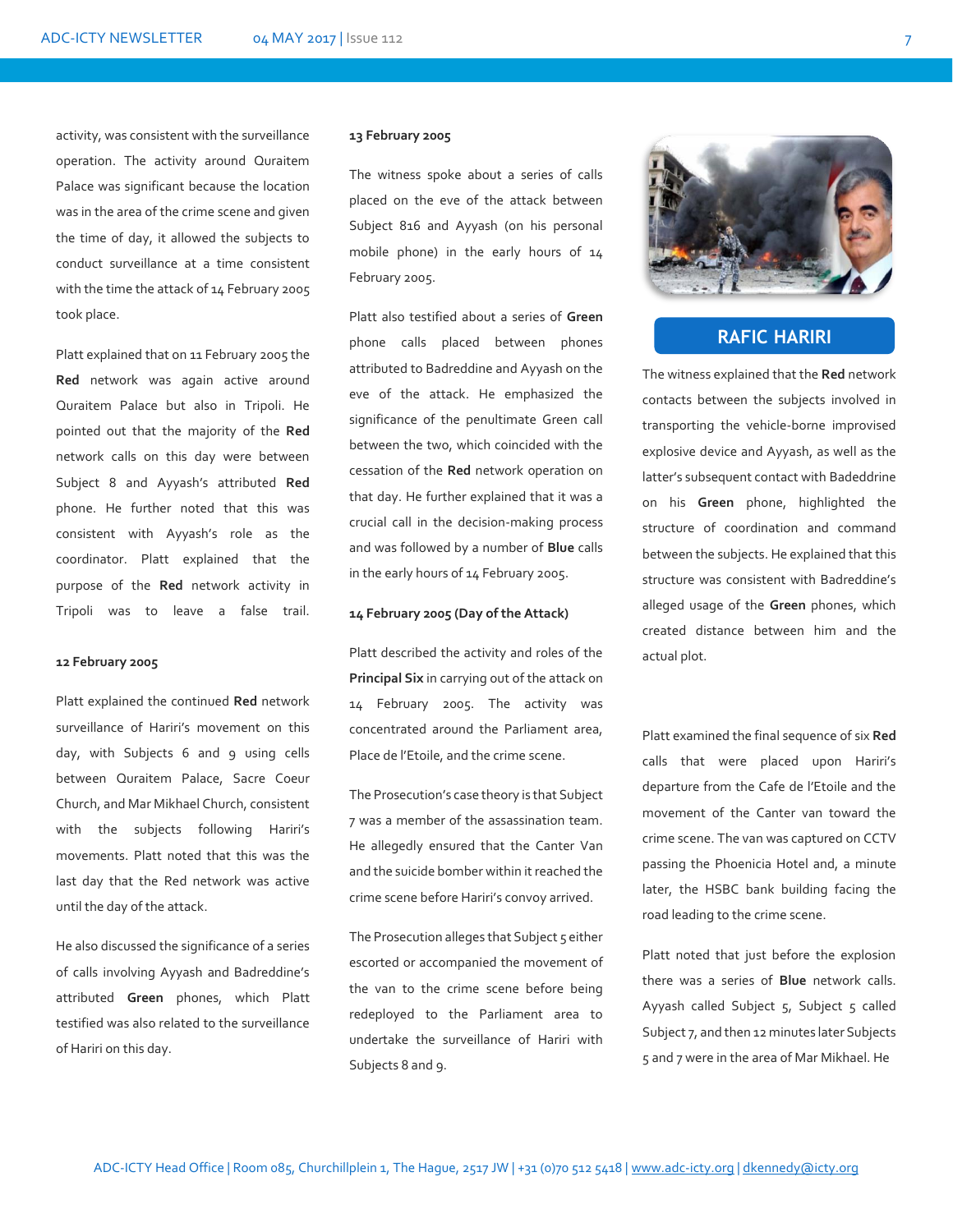explained that this was consistent with Ayyash attempting to get an update from Subjects 5 and 7, and with Ayyash coordinating the operation.

Platt testified that following the assassination of Hariri until the end of September 2005, there was very limited activity by the **Principal Six**, which demonstrated that the activity between 20 October 2004 until 14 February 2005 was consistent with surveillance.

The witness also testified about the peak of **Purple** phones activity on 14 February 2005 and the false claim of responsibility that followed the attack.

He spoke about the alleged phone activity and cell use of Sabra, Oneissi and Merhi in the first claim-of-responsibility call to Reuters and the three others to Al Jazeera.

The call to Reuters and the first call to Al Jazeera were from a man purporting to be with the El-Nusra-wal-Jihad group in Greater Syria and claiming responsibility for the assassination of Hariri. The last two calls placed to Al Jazeera directed the news organization to the location of a video tape of the false claim of responsibility and demanded its broadcast.

The witness explained that the final call between **Purple** phones was consistent with the conclusion of the operation by Merhi.

### **15-16 February 2005**

Platt testified about the limited activity of the **Principal Six** on 15 and 16 February 2005, with a total of six **Blue** calls among

them over the two days. In contrast, on 14 February 2005 there were 55 calls placed: 22 on the **Blue** network and 33 on the **Red**. He noted that there was no activity around the Parliament, the route between the Parliament and Quraitem Palace, and the crime scene on these days.

The witness also testified that the **Purple**  phones used since 2001 and 2002 were discarded on 15 February 2005 by Merhi and 16 February 2005 by Sabra and Oneissi.

### **Cross-Examination**

### *Defence Counsel for Merhi*

Cross-examination by Counsel for Merhi focused on the conclusions Platt drew in two reports pertaining to Merhi's alleged attributed **Green** phone, and another pertaining to the activity of all the other phones.

Defence Counsel questioned the source of the Prosecution's information, including the attribution dates Platt based his report on while analyzing the phone activity. He also questioned the activity of Merhi's attributed **Green** phone prior to the attribution date.

Platt explained that the **Green** network phones were used prior to their attribution to Ayyash and Merhi. He stated that the network evolved, and it was not originally created for the plot to assassinate Hariri.

Counsel for Merhi also challenged Platt regarding the basis of geographic profiling and usage patterns of the phones on a selected period of time.

### *Defence Counsel for Oneissi*

Defence Counsel for Oneissi questioned the witness about the call data collected in 2010 that he used to draft his report in 2014 about events in 2005. The questions focused on the reliability of the material he based his report on, namely the **best server coverage maps**, the **azimuths**, and the exact position of the **cells**.

The cross-examination also focused on the witness' evidence relating to the COLA phase (29 December 2004-7 January 2005), including the boundaries of the areas of coverage of the COLA cells and the topography of their surroundings.

Counsel for Oneissi challenged the conclusions drawn by Platt, arguing that analysis of the pattern or activity of a given phone requires much more exhaustive data over its lifespan.



## **HASSAN HABIB MERHI**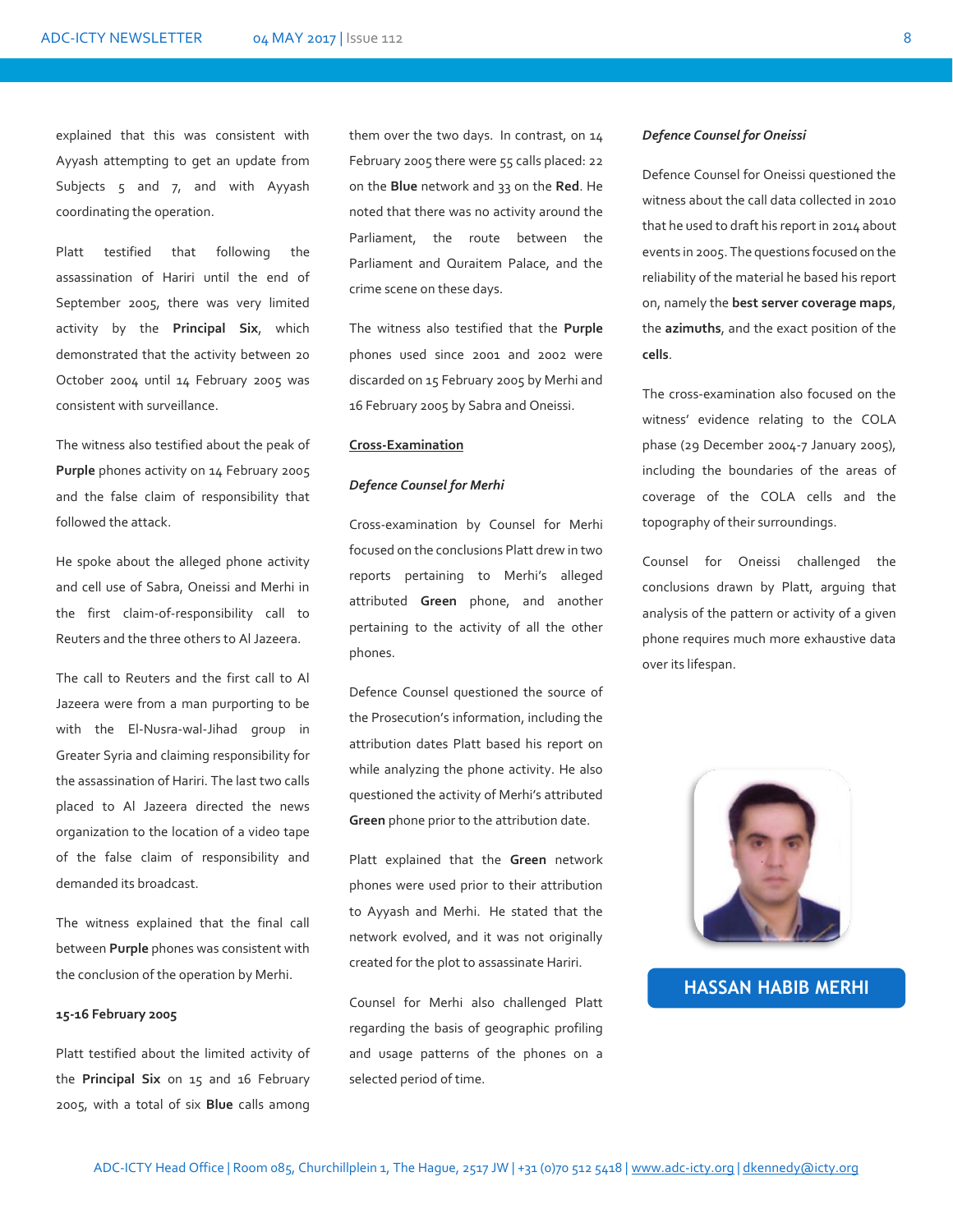# News from the Region

### Kosovo

### **France Refuses to Extradite Ex-Prime Minister to Serbia**

The appeals court in France has rejected a request from Serbia to extradite former Kosovo Liberation Army guerrilla and political party leader Ramush Haradinaj. Serbia has accused Haradinaj of alleged war crimes. Haradinaj was immediately released

and he returned back to Kosovo. The Head of Serbia's Parliamentary Committee on Kosovo, Milovan Drecun, stated that this is a political ruling. Serbian officials insist that they have evidence that he was involved in other war crimes for which he has not yet

been prosecuted, however Haradinaj has been acquitted twice by the ICTY of committing war crimes during the 1998-199 Kosovo conflict.

## **Croatia**

### **Three Former Croatian Military Policemen Sentenced for Crimes Against Serb Prisoners**

Tonci Crkic, Ante Gudic and Andjelko Botic who are former Croatian military policeman, were convicted of committing war crimes against Serb prisoners of war at the Lora military prison camp in Split in 1992. The Split County Court sentenced Vrkic, who was the Deputy Commander of the camp, to six years in prison and Gutic and Botic, who were military police, to four years each.

They were found guilty of physically abusing the prisoners in the camp as they were beaten, tortured with electricity, subjected to mock executions and doused with cold water.

In a separate case in 2007, the Croatian Supreme Court sentenced Vrkic to eight years in prison, and Gudic and Botic to six years for war crimes against Serb civilians at Lora camp in 1992.

As a result of these previous convictions and sentences, the Split Court stated that they should serve combined prison sentences for both convictions. In total Vrkic was imprisoned for ten years and Gudic and Botic eight years each. The representatives of the three military policemen said that they will not appeal the judgement.



### Montenegro

### **Trial Ex-Soldier Accused of Involvement in Killing of Kosovo Albanians Due to Commence**

The first war crimes trial in Montenegro in many years will start next month following the accusation of an ex-soldier of the involvement in the killing of Kosovo Albanians in 1999. Vlado Zmajevic who is a Montenegrin citizen is a suspect ofthe killing of at least six ethnic Albanians in Kosovo. He was part of the Yugoslav armed forces fighting in Kosovo in 1998 and 1999 and was

arrested by Montenegrin police last August. He has been charged with having committed crimes against the civilian population. He is a key suspect in a crime committed by Serbian paramilitaries in the Kosovo village of Zegra. He was one in the group of seven fighters allegedly involved in the killings of Kosovo Albanians. After the war in Kosovo ended in 1999, he was arrested, prosecuted

by the army and sentenced to 20 years in prison but he did not serve the sentence. It is still unknown what the reason for this is.



**VLADO ZMAJEVIC**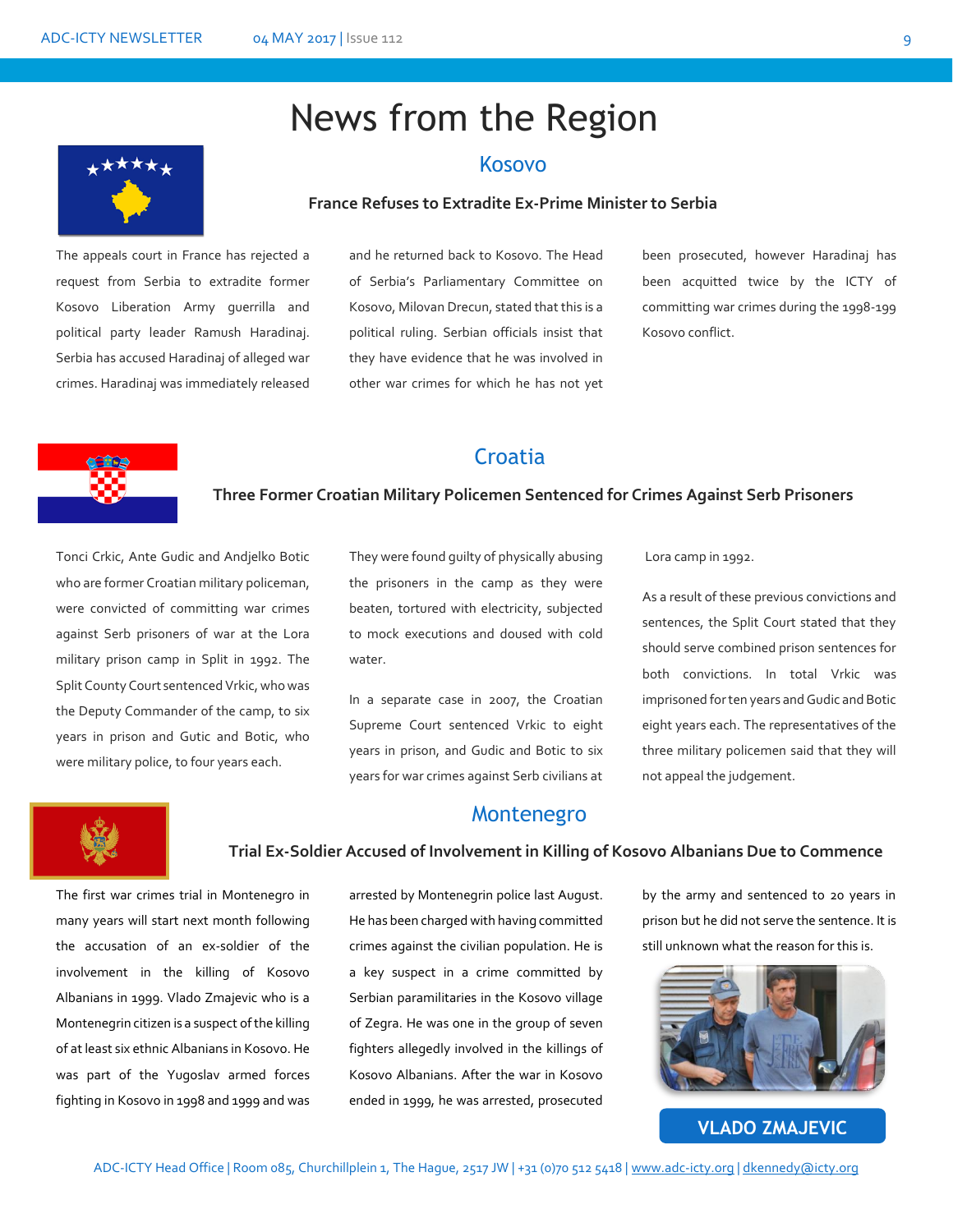# Looking Back…

### **Five years ago…**

On 9 May 2012, the Pre-Trial Judge of the STL determined that 58 of the 73 victims of could participate in the Ayyash et al. proceedings. Judge Fransen determined that 15 of the applications were incomplete and stated that in order for them to participate they needed to provide additional information before granting the applications.

### Special Tribunal for Lebanon (STL)

For the 58 successful applicants Judge Fransen selected, he did not find any reason to divide the victims into different groups. He decided this on the basis that he was required to ensure that the proceedings are not unduly delayed and that he should take any measures necessary to prepare the case for a fair and expeditious trial.

International Criminal Court (ICC)

#### **Ten years ago…**

On 2 May 2007, Pre-Trial Chamber I issued warrants of arrest for crimes against humanity and war crimes for Ahmad Muhammad Harun who is the former Minister of State for the Interior of the Government of Sudan and currently Minister of State for Humanitarian Affairs and Ali Kushayb who is a leader of the Militia/Janjaweed. Having reviewed the evidence presented by the Prosecutor, the

Chamber concluded that there were reasonable grounds to believe that Ahmad Harun had knowledge of the crimes committed against the civilian population and about the methods used by the Militia/Janjaweed. The Chamber also concluded that there were reasonable grounds to believe that Ali Kushayb enlisted fighters, armed, funded and provided supplies to the Militia/Janjaweed under his command. The Chamber considered that there were reasonable grounds to believe that these individuals woukd not voluntarily present themselves and therefore issued the warrants of arrest. The warrant of arrest for Ahmad Muhammad Harun listed 42 counts of which twenty counts of crimes against humanity and twenty two counts of war crimes. The warrant of arrest for Ali Kushayb listed 50 counts of which twenty two counts of crimes against humanity and twenty eight counts of war crimes.

The Registrar designated a Legal Representative to represent the victims during the trial as required by the Tribunal's

The names and identities of the victims will remain confidential unless and until there is

a further court order to the contrary.

Rules.

### International Criminal Tribunal for the former Yugoslavia (ICTY)

### **Fifteen years ago…**

On 28 May 2002, the Appeals Chamber of the ICTY granted provisional release to Dragan Jokić to his home town until the commencement of trial. The Trial Chamber dismissed the earlier submissions for provisional release which was, according to the Appeals Chamber, an error in law. It

rendered the Trial Chamber's decision as invalid.

The Appeals Chamber considered that all the conditions which are required for the release of the accused were met and therefore granted the provisional release

and ordered that he was provisionally released under certain terms and conditions. The main conditions set were that Jokić must be accompanied during the flight to Bosnia and Herzegovina by one of the officials of BiH and that he must reside at his respective place of residence.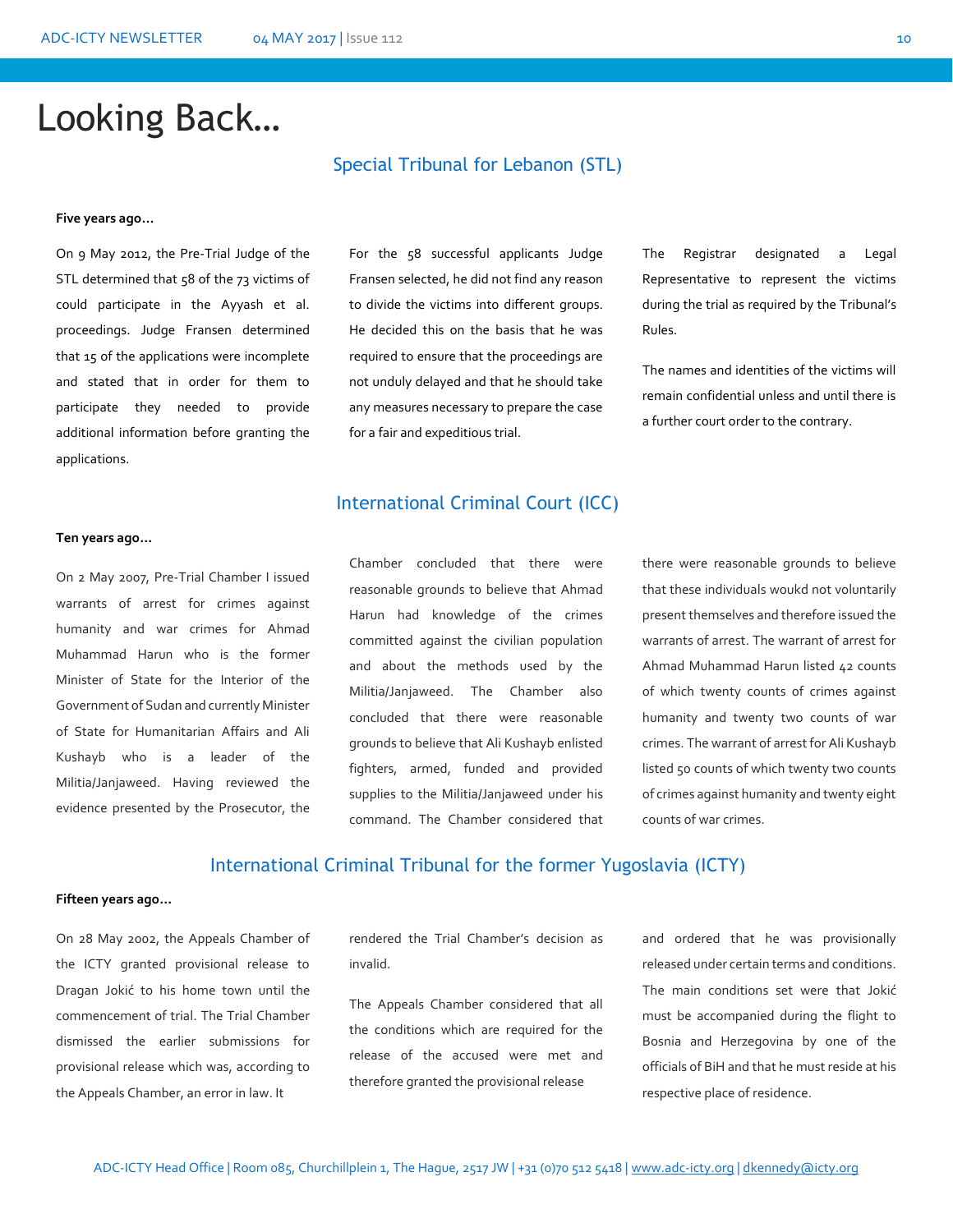# **Blog Updates and Online Lectures**

"**Why Unilateral Humanitarian Intervention Is Illegal and**  Potentially Criminal", by Kevin Jon Heller. Blog availabl[e here.](http://opiniojuris.org/2017/04/20/against-unilateral-humanitarian-intervention-and-why-it-can-be-criminal/)

**"Ukraine's Dashed High Hopes: Predictable and Sober Decision of the ICJ on Indication of Provisional Measures in Ukraine v. Russia", by Iryna Marchuk. Blog available here.** 

**"Taking the 'Union' out of 'EU': The EU-Turkey Statement on the Syrian Refugee Crisis as an Agreement Between States under International Law"**, by Carmelo Danisi. Blog availabl[e here.](https://www.ejiltalk.org/taking-the-union-out-of-eu-the-eu-turkey-statement-on-the-syrian-refugee-crisis-as-an-agreement-between-states-under-international-law/)

# Publications and Articles

Colleen Rohan and Gentian Zyberi (2017). **Defense Perspectives on International Criminal Justice,** Cambridge University Press.

Colleen Murphy (2017). **The Conceptual Foundations of Transitional Justice**, Cambridge University Press.

Jan Arno Hessbruegge (2017). **Human Rights and Personal Self-Defense in International Law**, Oxford University Press.

Michael Bazyler (2016). **Holocaust, Genocide and the Law**, Oxford

# Calls for Papers

### **Blog Updates Online Lectures and Videos**

"**Nuclear Weapons and International Law"**, by Masahiko Asada. Lecture available here.

**"An Introduction to the International Criminal Tribunal for Rwanda and its Impact on the Rule of Law in Rwanda"**, by Vagn Joensen. Lecture available here.

**The Mechanism: A New Model of International Criminal Tribuna**l, by Theodor Meron. Lecture availabl[e here.](http://legal.un.org/avl/ls/Meron_CLP.html)

## **Books Articles**

René Urueña (2016). **"Playing with Fire: International Criminal Law, Transitional Justice, and the Implementation of the Colombian**  Peace Agreement", AJIL Unbound, Volume 110, p. 364-368.

Charles J. Dunlap (2016) **"No Good Options against ISIS Barbarism? Human Shield in 21st Century Conflicts"**, AJIL Unbound, Volume 110, p. 311-316.

Banu Bargu (2016). **"Bodies against War: Voluntary Human Shielding as a Practice of Resistance"**, AJIL Unbound, Volume 110, p. 299-304.

**The International Journal for the Semiotics of Law** has issued a call for papers on "Representations of Law, Justice and the Subject in<br>-Engrenages". Deadline: 30 June 2017, for more information, click here.

**The Journal of the International State Crime Initiative** has issued a call for papers on "State Crime and Colonialism". Deadline: 30 September 2017, for more information, click [here.](http://www.legalscholarshipblog.com/2017/04/19/cfp-state-crime-colonialism/)